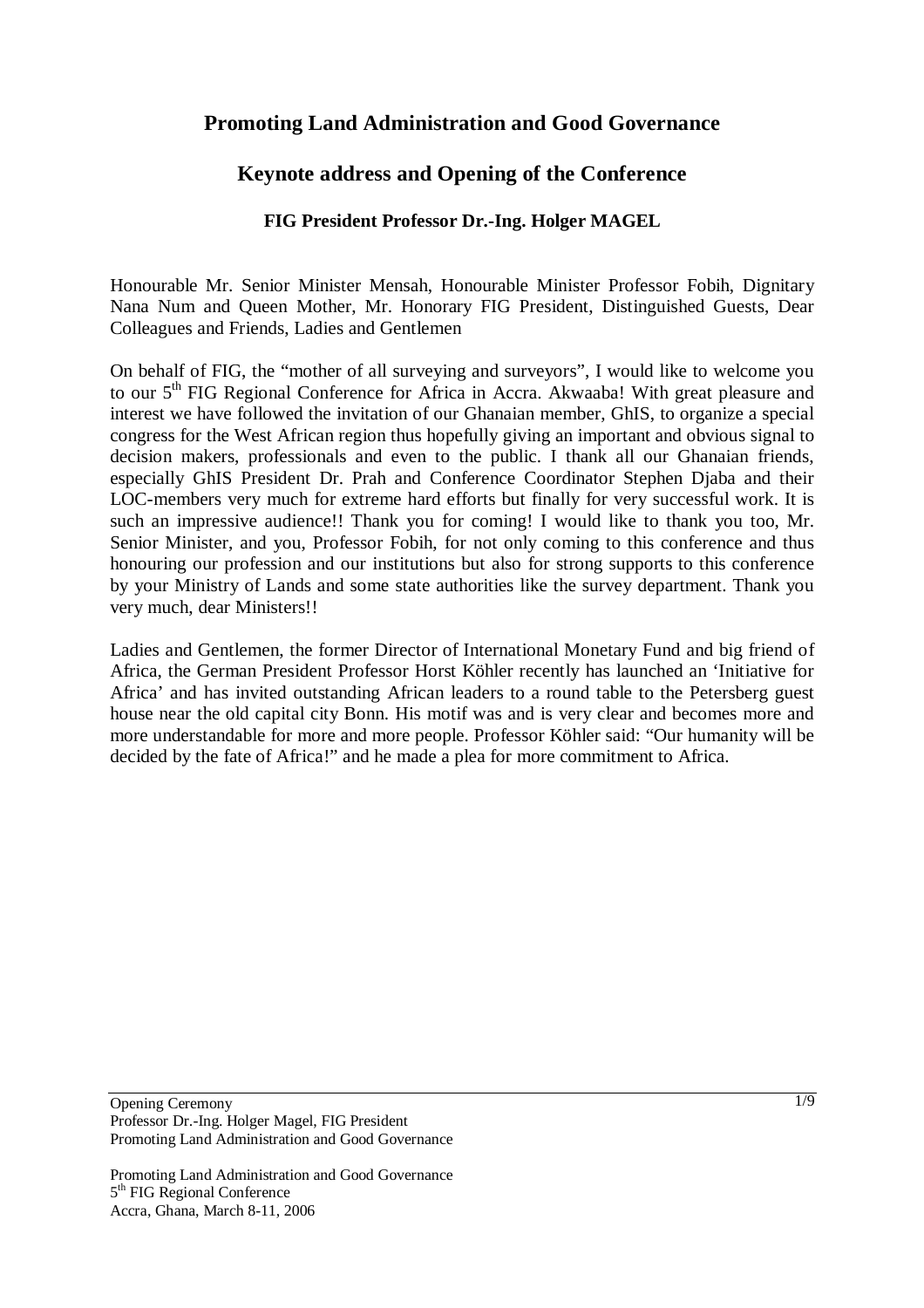

Univ. Prof. Dr-Ing. Holger Magel (magel@landentwicklung-muenchen.de) is the President of FIG, Full Professor, Co-Director of the Institute of Geodesy, GIS and Land Management and Programme Director of the International Master's Program Land Management and Land Tenure in Urban and Rural Areas at the Technische Universität München, Germany. He is chairman of the permanent working group "landmanagement and land economy" of the German Geodetic Commission (DGK) at the Bavarian Academy of Sciences.

## **Committed to Africa?**

What must happen to make the world recognize that the destiny of Africa is also the future of the whole world? "Our humanity will be decided by the fate of Africa" the German President Horst Köhler said when launching his "Initiative for Africa" in November 2005.

We have seen shocking TV reports about Africans climbing up the fences of the Spanish enclave in Morocco and pictures of Saharan countries should strongly be stranded boats of African refugees. But what is happening besides nice and symbolic words and meetings?

It is said that since September 11, 2001 the FIG together with the United Nations and world has finally given up looking at Africa. Additionally a lot of African rulers rectify this attitude of developed countries arguing own African initiative. On the occasion of that it is nearly hopeless to spend millions the FIG sth Regional Conference in Accra, of dollars on Africa because the money does not reach the poor. Insiders from Africa and international development agen-

courses in developed countries. The best way for self-aid would be that the Subencouraged to offer academic surveying education supported financially and technically by the international community.

Column

partners like the Joint Board of Geospatial Information Societies have started their Ghana in March 2006 a full-day seminar on "Surveyor Education in Africa" will be held. The goal is to present new initiatives for cies argue that endogenous development is central and southern African countries on

With some pride and self-confidence I can tell you that FIG has started its commitment to Africa since a long time and has increased its presence especially in the last five years.



## **FIG is committed to Africa**



Opening Ceremony Professor Dr.-Ing. Holger Magel, FIG President Promoting Land Administration and Good Governance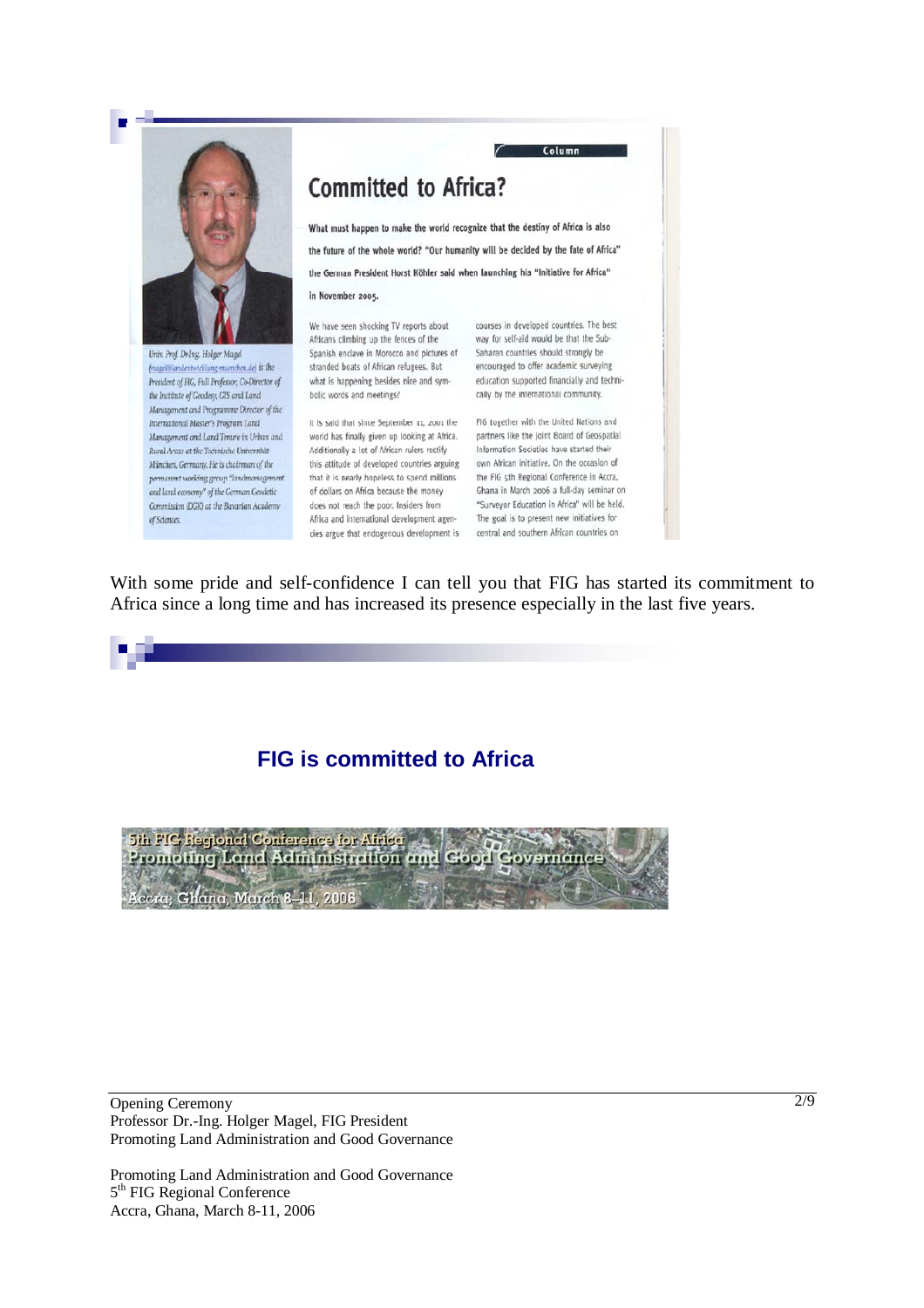Accra is, as already mentioned, the third Regional Conference in Africa after Nairobi, Kenya 2001 and Marrakech, Morocco 2003, and last year we additionally had our Working Week in Cairo, Egypt. And if you have had a look at the topics of these congresses it seems that you have had a look at some important challenges of this continent: It was spatial information and data management, urban-rural-interrelationship for sustainable development and modern aspects and tools of geodesy and geoinformatics.

When President Köhler has explained the goals of his Africa initiative to the media in Germany it happened probably first time that problems and aspects of land policy and land reform, access to land and resources also for poor people, tenure security, or the need for open land markets and respect to customary rights got publicity beyond the insiders, i.e. the professionals and land experts. Land became popular to be the bottle neck everywhere! Surveyors and FIG are deeply committed to the sustainable development in its member or home countries, surveyors always had and have to serve society based on and by implementing ethical and humanitarian principles such as equity, democracy and liberty or equality of opportunity to everybody! Surveyors are not pure technicians apart from politics and human beings only, but they are essential pillars of each society by providing a lot of indispensable and ethically and socially oriented services – starting from the land issue and "single parcel" to contributions to a better knowledge about our planet earth system and neighbour planets. We believe in Ortega y Gassets' sentence: "To be a good technician it is not enough to be a good technician only."

Ladies and Gentlemen, do you know GESA? The **G**eomatic **E**ngineering **S**tudents **A**ssociation of Ghana? Last week the students welcomed me and my wife by singing their GESA anthem:

"With our skills we help build mother Ghana. In the storms we survey, in the sun we portray to make Ghana a happy place to stay. Every night, every day, no matter what comes our way to make the world a happy place to stay"

That is it, Ladies and Gentlemen, Honourable Guests. You can be very proud of such young inspired engineers who are willing to serve Ghana and the world. "To make Ghana and the world a happy place to stay.", that could be and that is the real background of our conference topic "Promoting Land Administration and Good Governance".

I think, nearly everybody in this hall knows a lot about the need and contents of good land administration and good governance, especially the decision makers and experts in Ghana in the face of the LAP! Nearly everybody knows also about the inseparable interrelationship between both, land administration and good governance. It is perhaps the same question like the question about that "Who is first? The hen or the egg?", if you ask about "First land administration or first good governance?"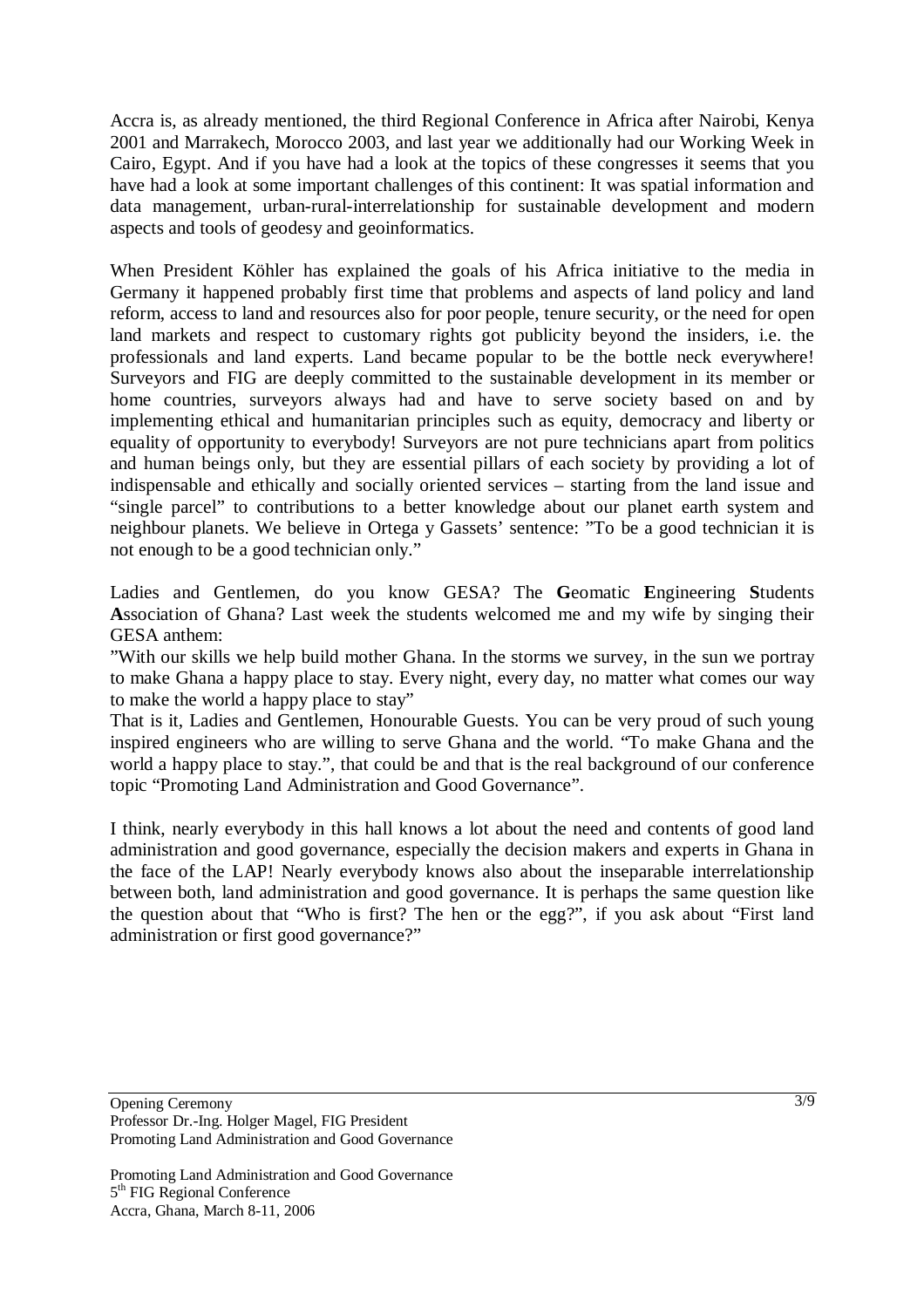### **UN Development Programme's (UNDP's) CHARACTERISTICS of GOOD GOVERNANCE**

- **1. Participation**
- **2. Rule of Law**
- **3. Transparency**
- **4. Responsiveness**
- **5. Consensus Orientation**
- **6. Equity**
- **7. Effectiveness and Efficiency**
- **8. Accountability**
- **9. Strategic Vision**
- **10. Subsidiarity**
- **11. Security**

Source: tugi@undp.org

# **"Good Governance is perhaps the single most important factor in eradicating poverty and promoting development."**

## **Kofi Annan Secretary General United Nations**

Sure and without any doubt is that you need both, land administration and good governance are twin. You need both as a central basis for sustainable development, as a precondition for reliable and transparent information, planning and decision including dispute resolution, you

Opening Ceremony Professor Dr.-Ing. Holger Magel, FIG President Promoting Land Administration and Good Governance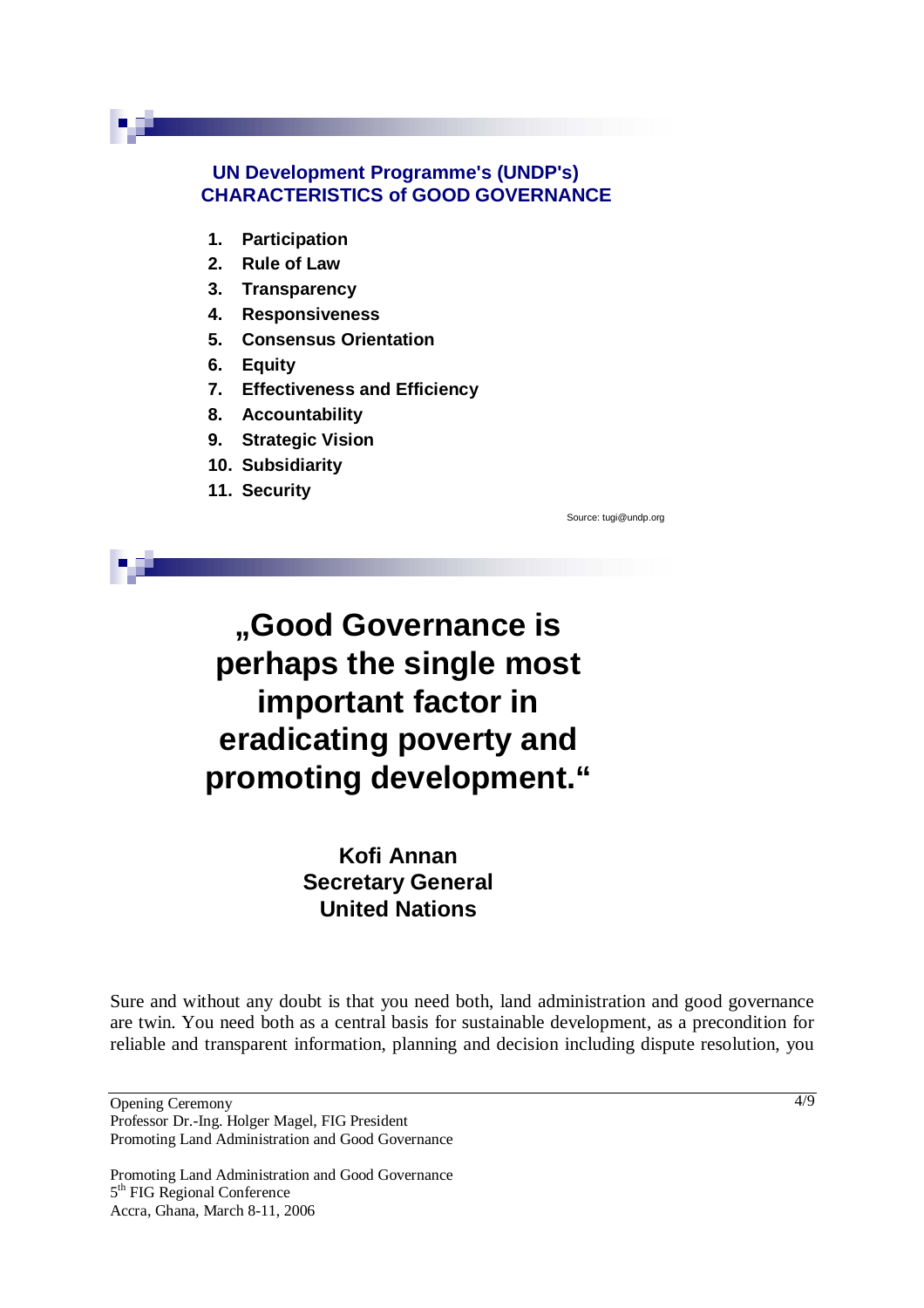need them as a steward for implementing the MDG's or e.g. the brand new Euro-African pact and finally as a compass towards more prosperity and democracy.



Let me show you some of the hot issues of this pact!

**EU Strategy for Africa: Towards a Euro-African pact to accelerate Africa's development**

Brussels, December 10, 2005 COM (2005) 489 final {SEC (2005) 1255}

Opening Ceremony Professor Dr.-Ing. Holger Magel, FIG President Promoting Land Administration and Good Governance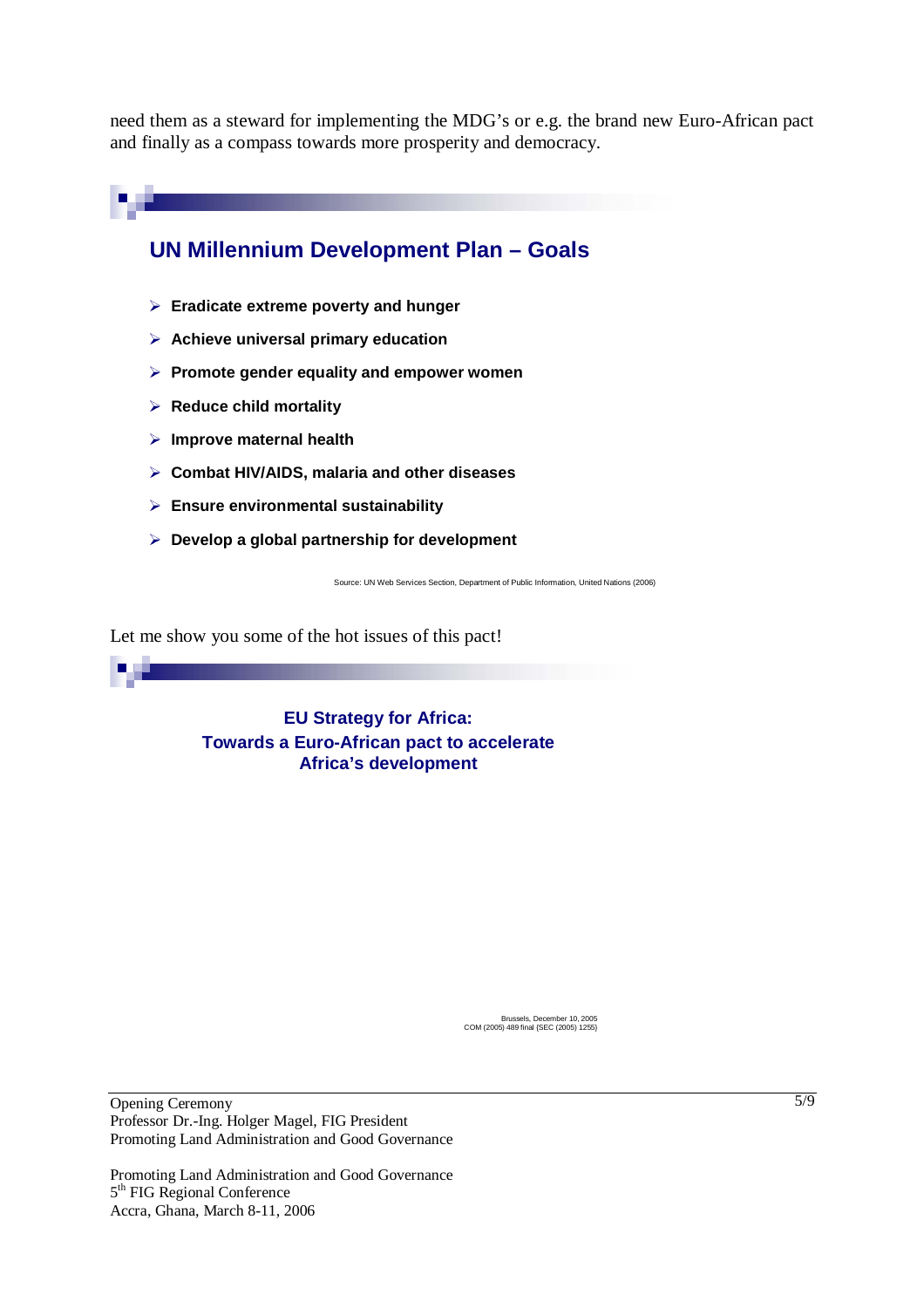### **Tackle the MDGs directly**

**Improve sustainable territorial management through the development of an integrated approach to support sustainable urban development, based on the twin pillars of good urban governance and good urban management. In addition, the EU should support better territorial development and land use planning. Action in these fields is all the more necessary as the progressive emptying of the countryside has widened the gap between the haves and the have-nots in Africa.**

> Brussels, December 10, 2005 COM (2005) 489 final {SEC (2005) 1255}

### **Tackle the MDGs directly**

#### **Land reform will also**

**play a vital role in bridging the social gap and the EU is determined to support it. In this endeavour, the EU is providing support to the timely access to Earth Observation data which has proven particularly well adapted to the African context.**

> Brussels, December 10, 2005 COM (2005) 489 final {SEC (2005) 1255}

Opening Ceremony Professor Dr.-Ing. Holger Magel, FIG President Promoting Land Administration and Good Governance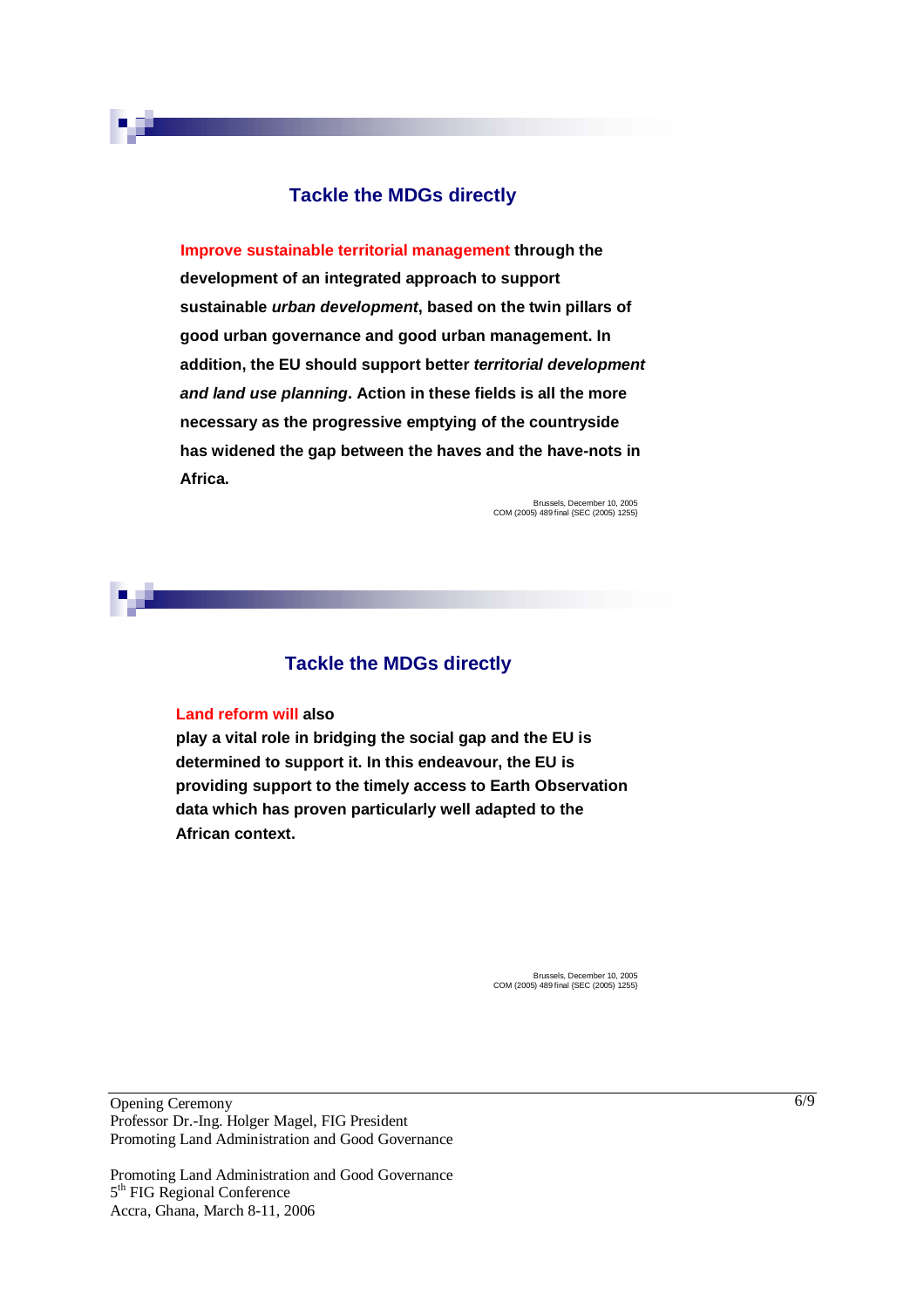FIG is not an international consultant and is not acting in this way. FIG is a nongovernmental organisation with more than 100 incorporated countries and thus like a treasure chest with huge experiences from everywhere. Our ten commissions are centers of excellence and are the guarantors of global and local best practice! FIG is well aware that each country needs its individual solutions with respect to its own tradition, culture, religion, social fabric and in this sense with respect to the prevailing tenure systems. But FIG knows too – and is therefore promoting it – that there are everywhere basic truths and principles which cover hopefully the respective right answers for strategies and approaches in the fields of e.g.

- **urban** and **rural** development (focusing only on urban areas is too less and will not solve the problems)
- field of sustainable, i.e. land consumption reducing and also much more environmentally oriented land use planning and its consequently following implementation<br>decentralisation and subsidiarity by especially encouraging c oriented land use planning and its consequently following implementation
- decentralisation and subsidiarity by especially encouraging civic engagement and private initiatives or by fostering cross current or so called dialogue planning between bottom and top levels
- well balanced private public partnerships



- interrelationship between land policy framework, land information or spatially enabled land administration (like land tenure, land values, land use, land development), institutions, capacity building, education and research and finally services to business and citizens as well as facilitating sustainable development towards a better quality of life. Our GESA-students and we aim at making our countries a happy place to stay
	- for our children. They are the hope and future!!

Opening Ceremony Professor Dr.-Ing. Holger Magel, FIG President Promoting Land Administration and Good Governance

Promoting Land Administration and Good Governance 5<sup>th</sup> FIG Regional Conference Accra, Ghana, March 8-11, 2006

7/9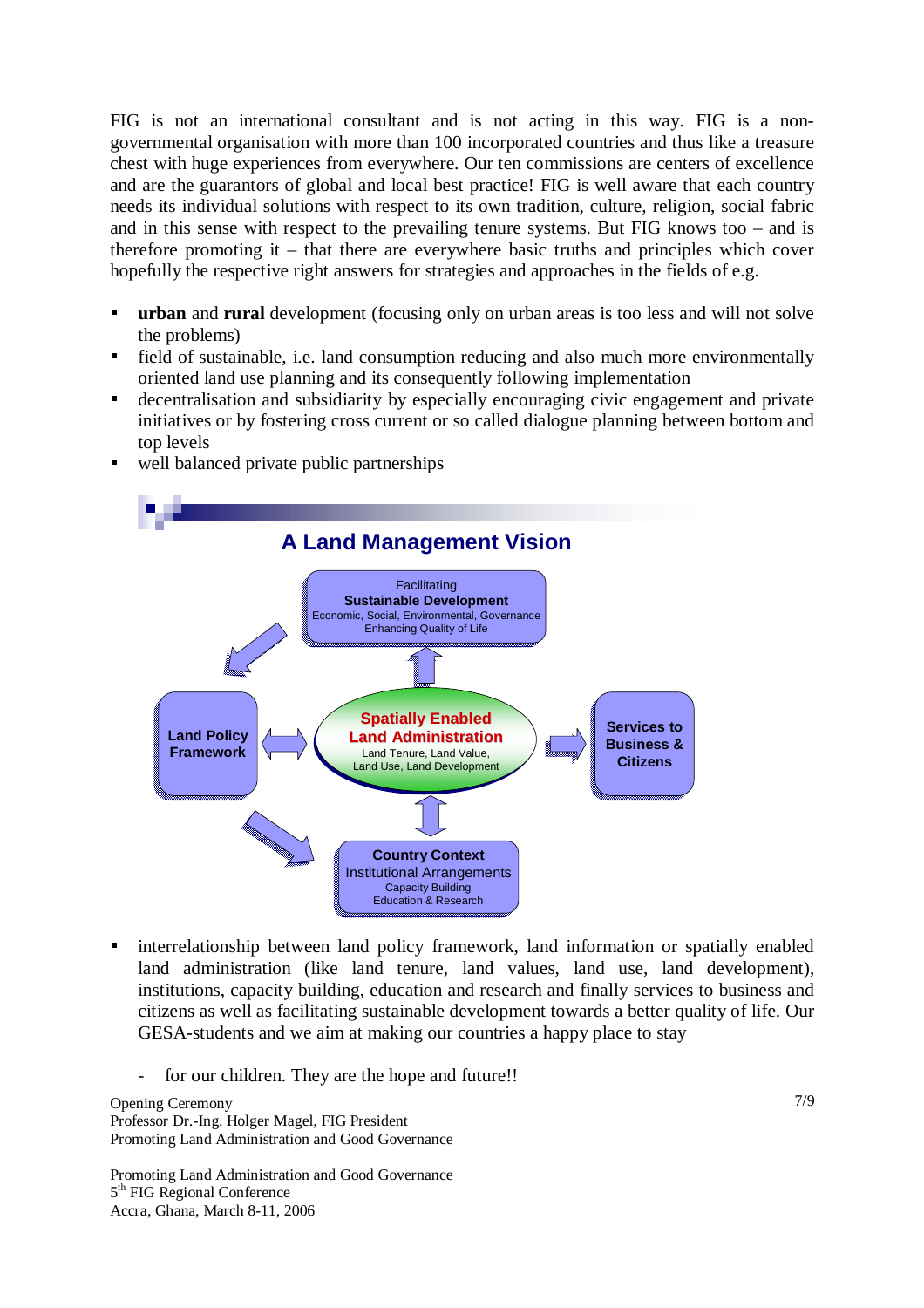

- for our young people today
- for our women (today is International Women Day! A special focus of FIG is on gender issues!)
- for our families
- for our nations!

Is there a more inspiring vision than to take care of our garden Eden and to fulfil our divine mission and responsibility for our 'one world'? We should strongly believe in what the President of the Club of Rome, HRH Prince El Hassan bin Talal has said, and this leads us back to President Köhler's plea for more humanity and commitment:

"**Human solidarity** and **common** action are our sole hope for the preservation of the planet and of human kind."

Mr. Senior Minister, the vitalization of human resources and human solidarity was exactly Ghana's President's message at the 49<sup>th</sup> Independence Day on last Monday.

Ladies and Gentlemen, there should be no doubt that promoting land administration and good governance can help us to carry out our mission and to work in faith in God and in confidence to our capacity and our increased self-responsibility and self-determination.

There is additionally no doubt too, that nothing can happen from one day to next; what we therefore need is **patience**, especially in the field of building up a land administration system.